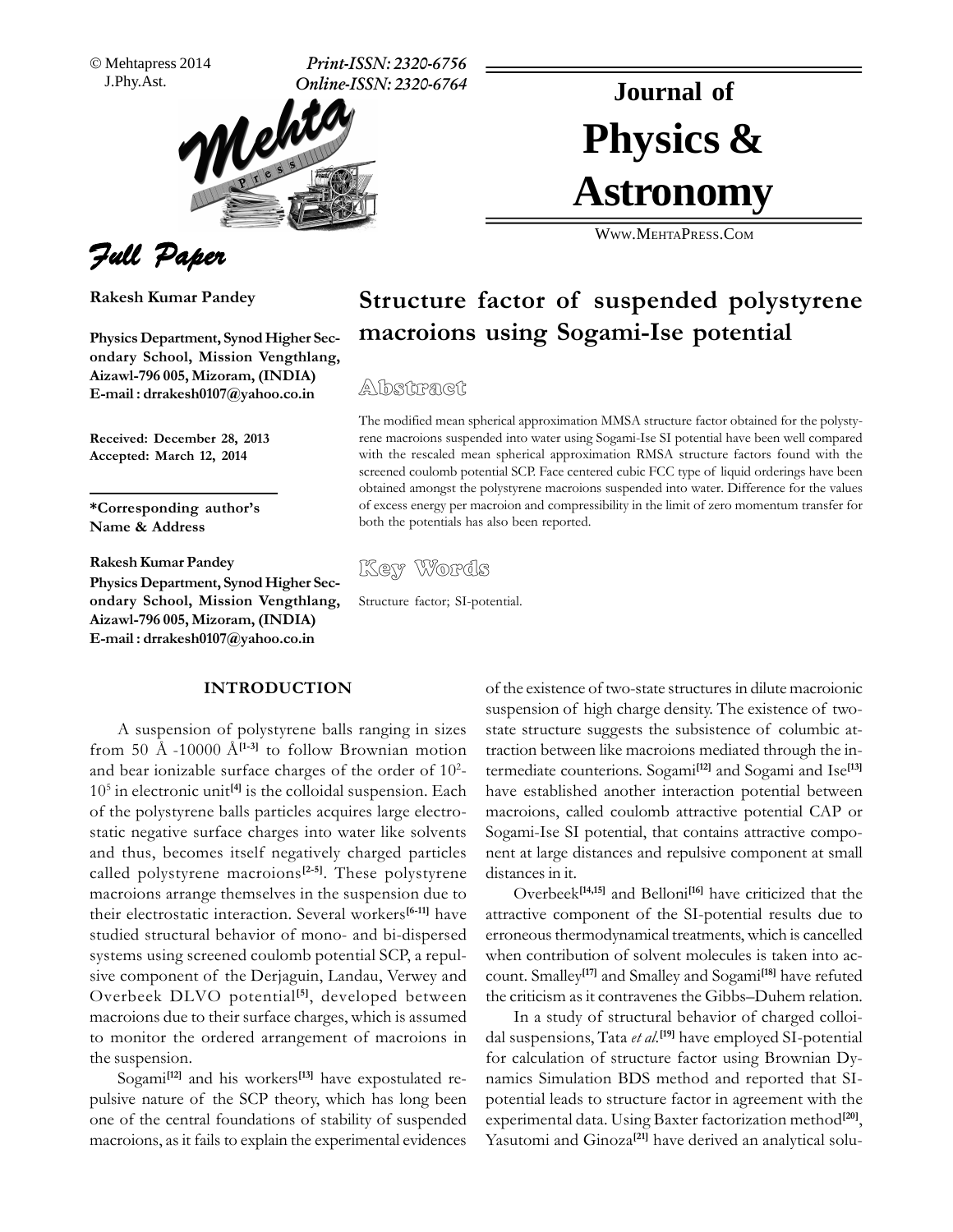JOPA, 3(2) 2014<br>tion to the Ornstein-Zernike OZ equation<sup>[22]</sup> for the<br>potential similar to SI-potential under mean spherical potential similar to SI-potential under mean spherical<br>approximation MSA<sup>[23]</sup>. In a different approach, Pandey approximation MSA<sup>[23]</sup>. In a different approach, Pandey<br>and Tripathi<sup>[24]</sup> have derived an analytical solution to the and Tripathi<sup>[24]</sup> have derived an analytical solution to the  $OZ$  equation for the SI-potential under modified mean OZ equation for the SI-potential under modified mean<br>spherical approximation MMSA<sup>[25]</sup> using bipolar conspherical approximation MMSA<sup>[25]</sup> using bipolar convolution theorem<sup>[26]</sup> and applied successfully to explain<br>ordered structures amongst plasmas and macroions<sup>[27]</sup>. ordered structures amongst plasmas and macroions<sup>[27]</sup>. ate<br>Recently, Pandey<sup>[28,29]</sup> has used the analytical solution detly, Pandey<sup>[28,29]</sup> has used the analytical solution de-<br>by Pandey and Tripathi<sup>[24]</sup> to study the structural Fived by Pandey and Tripathi<sup>[24]</sup> to study the structural  $\frac{m}{\sqrt{m}}$ formation amongst<br>ter and plasmas. ter and plasmas.<br>In the present paper, modified mean spherical ap-

**[22]**

resent paper, modified mean spherical ap-<br>MMSA structure factor has been calculated proximation MMSA structure factor has been calculated been of the polystyrene macroions suspended into water using For the polystyrene macroions suspended into water using<br>expression derived by Pandey and Tripathi<sup>[24]</sup> for SI-poexpression derived by Pandey and Tripathi<sup>[24]</sup> for SI-po-<br>tential. The results obtained have been well compared with tential. The results obtained have been well compared with<br>the rescaled mean spherical approximation RMSA results the rescaled mean spherical approximation RMSA results  $\overline{C}$  found using SCP. It has been reported that besides SCP. found using SCP. It has been reported that besides SCP,  $\frac{77}{27}$  Compiler. SI-potential is also a plausible potential between polystyrene macroions and can be used to study the ordered<br>structures prevailing amongst polystyrene macroions susstructures prevailing amongst polystyrene macroions susexperience in the gard of the attractive potential if<br>equally other attractive potential between macroions is not <u>.</u><br>equally other attractive pc<br>possible or available. possible or available.<br> **THEORY AND CALCULATIONS** 

c<br>The coulomb attractive pair interaction potential i.e. <sup>th</sup> The coulomb attractive pair interaction potential i.e.<br>SI-potential between two polystyrene macroions of di-<br>ameter  $\sigma$  derived by Sogami<sup>[12]</sup> in its dimensionless form by disturbed matroions of di-<br><sup>[12]</sup> in its dimensionless form in  $S(Q)$ -Q c ameter  $\sigma$  derived by

**1**s given by<br>  $\beta U(x) = (\gamma_1 \cdot \gamma_2 x) \exp(-kx)/x,$  $x > 1$ **; (1a)**  $\beta U(x) = (\gamma_1 \cdot \gamma_2 x) \exp(-kx)/x,$   $x > 1;$  (1a)<br>=  $\infty,$   $x < 1;$  (1b)

*x* < 1;<br>  $k = \kappa \sigma, x = r/\sigma, \beta = 1/k_{B}T; \gamma = \beta \gamma^{2}$  $= \infty$ ,  $x < 1$ ; (Ib)<br>
where  $k = \kappa \sigma$ ,  $x = r/\sigma$ ,  $\beta = 1/k_B T$ ;  $\gamma_t = \beta z^2 e^2 (\sinh(k/2))/k$ <br>  $k^2 (2 + k \coth(k/2))/2 \pi \varepsilon \varepsilon \sigma$ ,  $\gamma_2 = k \gamma_1 / (2 + k \coth(k/2))$  $k = \kappa \sigma$ ,  $x = r/\sigma$ ,  $\beta = 1/k_{B}T$ ;<br>exoth(k/2))/2 $\pi \varepsilon \varepsilon \sigma$ ,  $\gamma$ ,  $= k\gamma$ ,  $\ell_{B}T$ ;  $\gamma_{1} = \beta z^{2}$ <br>=  $k\gamma_{1}$  / (2+ $k\alpha$ 2<sup>1</sup>*r* is the centre-to-centre distance between two  $\lim_{t \to \infty} \frac{1}{t} \log \frac{1}{t}$  among the centre-to-centre distance between two

 $r$  is the centre-to-centre distance between two<br>macroions, z is the charge on the macroions,  $\varepsilon$  is the dimacroions,  $z$  is the charge on the macroions,  $\varepsilon$  is the di-<br>electric constant of the solvent,  $\kappa = \sqrt{\beta z^2 \rho / \varepsilon \varepsilon}$  and  $\rho$  is freez<br>the concentration of macroions. *2*<br>22 expression for the structure factor  $S(O)$  is given the concentration of macroions.

 $\text{S(Q)} = 1/[1-24\eta c(Q)]$  (2)

# $S(Q) = 1/[1\cdot 24\eta c(Q)]$  (2)<br>where  $Q=K\sigma$  is the dimensionless momentum transfer, *ho*

 $\int \frac{\partial^2 f}{\partial x^2} f(x) dx$  is the dimensionless momentum transfer, been  $\pi \sin(\theta/2) / \lambda$  is the wavevector,  $\eta = \pi \rho \sigma^3 / 6$  is the  $K=4\pi sin(\theta/2)$  / $\lambda$  is the wavevector,  $\eta = \pi \rho \sigma^3/6$  is the press<br>volume fraction and *c(O)* is the Fourier transform of *c(x)* in an volume fraction<br>given by<sup>[27,30]</sup>

- $c(Q) = A Q^3(\sin Q Q \cos Q) + B Q^4[2Q \sin Q \cdot (Q^2-2) \cos Q \cdot 2]$ **+**  $C$  [4  $Q$ <sup>2</sup>  $sinQ$  **-**  $Q$ <sup>4</sup>  $cosQ$  **-**  $12\{2Q \, sinQ$  **-**  $(Q$ <sup>2</sup>-2)  $cosQ$  **-2}]Q-6**
	- **+ D [k sinQ coshk ñ Q cosQ sinhk] Q-1(Q<sup>2</sup>+k <sup>2</sup>) -1**
	- **+ E [k sinQ sinhk ñ Q(cosQ coshk-1) + Q-1(Q<sup>2</sup>+k 2)(cosQ-**
- $1)$ **]** $Q^{-1}(Q^2 + k^2)^{-1}$ **+ F [{Q(Q<sup>2</sup>+k <sup>2</sup>) <sup>2</sup>} -1{(Q<sup>2</sup> -k <sup>2</sup>) sinQ coshk + 2k Q cosQ sinhk - (Q<sup>2</sup>+k <sup>2</sup>)(Q cosQ coshk ñ ksinQ sinhk)}] - <sup>1</sup> exp (-k) Q-1 (Q<sup>2</sup>+k <sup>2</sup>) -1(Q cosQ + k sinQ)**
- **+**  $\gamma_2$  **exp(-k)**  $Q^1(Q^2 + k^2)^2$ { $(Q^2 + k^2)$ (k sin $Q$  + Q cosQ) +(k<sup>2</sup>  $Q^2$ )  $\sin Q + 2kQ \cos Q$ }  $Q^2 \sin Q + 2kQ \cos Q$ <br>The coefficients *A*, *B*, *C*, *D, E* and *F* have been evalu-

The coefficients  $\overline{A}$ <br>elsewhere<sup>[24]</sup>. ated elsewhere<sup>[24]</sup>.

ated elsewhere<sup>[24]</sup>.<br>The expression for the excess energy per polystyrene<br>macroion can be obtained<sup>[24]</sup> as

macroion can be obtained<sup>[24]</sup> as  
\n
$$
E_{ex} = \frac{1}{2} \left( \kappa_1^2 U - \kappa_2^2 V \right)
$$
\n(3)  
\nIsothermal thermodynamic compressibility  $\chi$  has also

beenIsothermal thermodynamic compressil<br>
In calculated using the relation<sup>[24,31]</sup> been calculated using the relation<sup>[24,31]</sup>

$$
\chi = \lim_{Q \to 0} S(0)
$$
\n(4)  
All calculations have been carried out in double pre-

calculations have been carried out in double pre-<br>on the ACER COPMUTER using FORTRAN cession on the A<br>77 Compiler.

### **RESULTS AND DISCUSSION**

 $\overrightarrow{SI}$  potential shows the liquid like ordering to exist<br>amongst polystyrene macroions suspended into water The MMSA structure factor  $S(Q)$  has been calculated for the aqueous suspension of polystyrene lated for MSA structure factor *S(Q)* has been calcu<br>he aqueous suspension of polystyren<br>of  $\sigma$ =50 Å,  $z$ =20e,  $\rho$ =4.58×10<sup>24</sup>m<sup>-3</sup> and lystyrene macroions of  $\sigma$ =50 Å,  $z$ =20e,  $\rho$ =4.58×10<sup>24</sup>m<sup>-3</sup> and<br>*T*=25°C using SI-potential and the results have been  $T=25^{\circ}$ C using SI-potential and the results have been<br>compared with RMSA results obtained using SCP for compared with RMSA results obtained using SCP for the same input data in Figure 1. The height of the first the same input data in Figure 1. The height of the first<br>peak is smaller and its position lies at lower values of  $Q$ peak is smaller and its position lies at lower values of  $Q$ <br>in *S(O)-O* curve in case of the SI-potential than that of the SCD-Q curve in case of the SI-potential than that of the SCP. The difference in the size and position of peaks the SCP. The difference in the size and position of peaks<br>is obviously because of the difference in the nature of is obviously because of the difference in the nature of the two potentials. Like that obtained using SCP, the the two potentials. Like that obtained using SCP, the shape and size of the first peak in  $S(O)$ -*O* curve for the shape and size of the first peak in  $S(Q)$ -Q curve for the SI potential shows the liquid like ordering to exist amongst polystyrene macroions suspended into water<br>as its height is less than Hansen and Verlet's<sup>[32]</sup> criteria *i.e.*,ongst polystyrene macroions suspended into water<br>*S(Q)≤2.85 above which the polystyrene macroions i.e.*,  $S(Q) \leq 2.85$  above which the suspension. the suspension.<br>excess energy per polystyrene macroion is found

The excess energy per polystyrene macroion is found<br>be  $-15.35$  with the SI-potential whereas this value is to be  $-15.35$  with the SI-potential whereas this value is equal to  $-20.36$  with the SCP.<br>The isothermal thermodynamic compressibility  $\gamma$  has

 $\overline{\phantom{a}}$ equal to  $-20.36$  with the SCP.<br>The isothermal thermodynamic compressibility  $\chi$  has been calculated in the limit  $Q\rightarrow 0$ . Its value is 0.047 in the present study using SI-potential and it is equal to the 0.018 present study using SI-potential and it is equal to the  $0.018$ <br>in case of the SCP. Large value of compressibility indiin case of the SCP. Large value of compressibility indicates the weakening in the bond strength between ordered<br>suspended polystyrene macroions as it is reflected with suspended polystyrene macroions as it is reflected with shorter peak in  $S(O)$ - $O$  curve for the SI-potential in Figure shorter peak in  $S(Q)$ -Q curve for the SI-potential in Figure<br>1. This may be perhaps due to the competition between 1. This may be perhaps due to the competition bet attractive and repulsive components in SI-potential.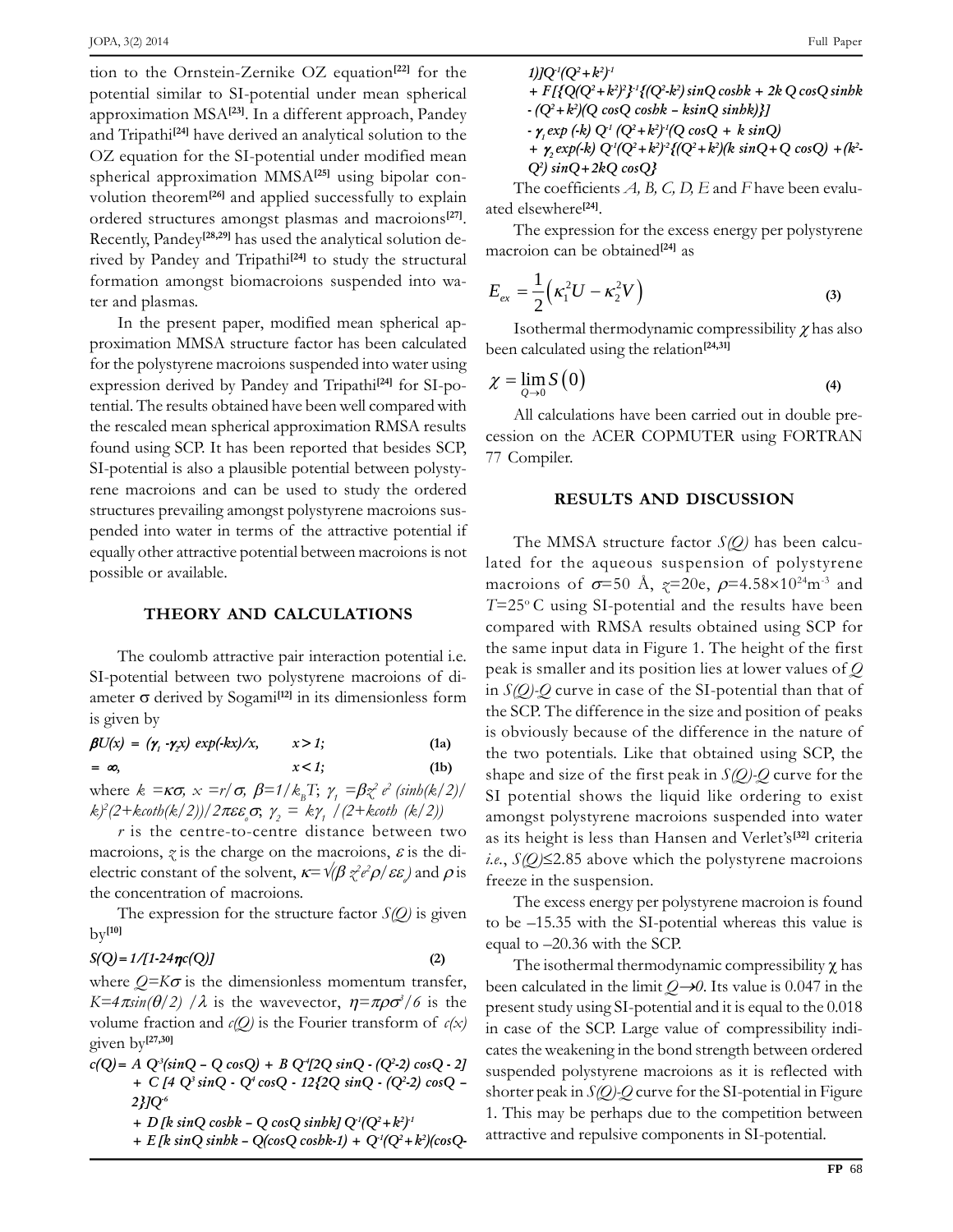

Exercise of the SCP.<br>Like SCP, SI-potential is also a plausible potential be-Like SCP, SI-potential is also a plausible potential be-<br>tween polystyrene macroions, which can also be used to study ordered structures prevailing amongst suspended study ordered structures prevailing amongst suspended<br>polystyrene macroions in terms of the attractive potential polystyrene macroions in terms of the attractive potential [8]<br>if equally other attractive potential for such system is not programs interests<br>if equally other attractors **REFERENCES**

## **REFERENCES**

- J.Brown, P.Pusey, J.Goodwin, R.Ottewill; Light scattering study of dynamic and time averaged correlations in disper- sions $\lceil 1 \rceil$ study of dynamic and time averaged correlations in dispersions of charged particles, Journal of Physics A: Mathematical and General, **8(5)**, 664 (1975). cal and General,  $8(5)$ , 664 (1975).<br>I.B.Hayter: Physics of amphiphiles: Mecelles, vesicles and many
- expressively.<br>
Solid amphiphiles: Mecelles, vesicles and<br>
V.Degiorgio, M.Corti, (Eds): North Holmicroemulsions, V.Degiorgio,<br>
land. Amsterdam. **(1985)**. and, Amsterdam, (1985).<br>A.K.van Helden, I.W.Jansen, A.Vrij; Preparation and char-
- of spherical monodisperse silica dispersions in [13] 1<br>of spherical monodisperse silica dispersions in [13]  $\lceil 3 \rceil$  $\frac{1}{3}$ <br>acterization of spherical monodisperse silica dispersions in **8131** nonaqueous solvents, Journal of Colloid and Interface Science, **81(2)**, 354-368 (1981). ence, 81(2), 354-368 (1981).<br>S.Alexander, P.Chaikin, P.Grant, G.Morales, P.Pincus, I.
- Charge renormalization, osmotic pressure, and<br>Charge renormalization, osmotic pressure, and  $[4]$ but modulus of colloidal crystals: Theory, The Journal of<br>bulk modulus of colloidal crystals: Theory, The Journal of bulk modulus of colloidal crystals: Theory, The Chemical Physics. **80(11)**, 5776-5781 **(1984)**.
- Chemical Physics, **80(11)**, 5776-5781 **(1984)**. [15]<br>
[5] E.J.W.Verwey, J.Th.G.Overbeek; Theory of the Stability of Lyophobic Colloids. Elsevier, Amsterdam, **(1948)**. Lyophobic Colloids, Elsevier, Amsterdam, (1948).<br>R.K.Pandey, D.N.Tripathi; Schulz distribution function and [16]
- R.K.Pandey, D.N.Tripathi; Schulz distribution function and  $[16]$ <sup>]</sup><br>the polydispersity of the binary suspension of charged  $[6]$

ith dimensionless momentum transfer<br>
macroions, Colloids and Surfaces A: Physicochemical and<br>
Engineering Aspects. **190(3)**, 217-227 **(2001)**. Engineering Aspects, 190(3), 217-227 (2001).

- R.K.Pandey, D.N.Tripathi; Rescaled mean spherical approxi- $[7]$ mation structure factor for an aqueous suspension of polystyrene spheres, Pramana Journal of Physics, **39(6)**, 589-595 **(1992)**. 595 **(1992).**<br>R.K.Pandey, D.N.Tripathi; Effect of charge and size on or-
- R.K.Pandey, D.N.Tripathi; Effect of charge and size on or-<br>dering of highly charged concentrated macroions in sus-**[8]** R.K.Pandey, D.N.Tripathi; Effect of charge and size on ordering of highly charged concentrated macroions in suspension, Pramana Journal of Physics, 44, 1-7 (1995).
- ture factor S(O) of liquid-like ordered colloidal dispersions.<br>ture factor S(O) of liquid-like ordered colloidal dispersions. **[9]** W.Hartl, H.Versmold; Temperature dependence of the structure factor S(Q) of liquid-like ordered colloidal dispersions, The Journal of Chemical Physics,  $81(5)$ ,  $2507-2510$  (1984).
- solutions, Molecular Physics, **42(1)**, 109-118 **(1981)**. **[11]**solutions, Molecular Physics,  $42(1)$ ,  $109-118$  (1981).
- B.D.Aguanno, R.Klein; Structural effects of polydispersity<br>in charged colloidal dispersions. Journal of The Chemical in charged colloidal dispersions, Journal of The Chemic<br>Society Faraday Transactions. **87(3)**, 379-390 **(1991)**. Society Faraday Transactions, 87(3), 379-390 (1991).
- I.Sogami; Effective potential between charged spherical particles in dilute suspension. Physics Letters A, **96(4)**, 199-203 ticles in dilute suspension, Physics Letters A, 96(4), 199-203 **(1983)**.  $(1983)$ .<br>I.Sogami, N.Ise: On the electrostatic interaction in
- solutions, T.Sogami, N.Ise; On the electrostatic interaction in<br>macroionic solutions. The Iournal of Chemical Physics, macroionic solutions, The Journal of Chemical Physics, **81(12)**, 6320-6332 **(1984)**.  $81(12)$ , 6320-6332 (1984).<br>LTh.G.Overbeek: On the electrostatic interaction in
- solutions and suspensions. The Journal of solutions and suspensions. The Journal of macroionic solutions and suspensions, T<br>Chemical Physics. **87**, 4406-4410 **(1987)**.
- Chemical Physics, **87**, 4406-4410 (1987).<br>J.Th.G.Overbeek; On the interaction of highly charged plates<br>in an electrolyte: A correction. Molecular Physics, **80(3)**, 685in an electrolyte: A correction, Molecular Physics, 80(3), 685-694 (1993). 694 (1993).<br>R.I.Belloni: Colloidal interactions, Journal of Physics: Con-
- oni; Colloidal interactions, Journa<br>Matter. **12**. R549-587 **(2000)**.